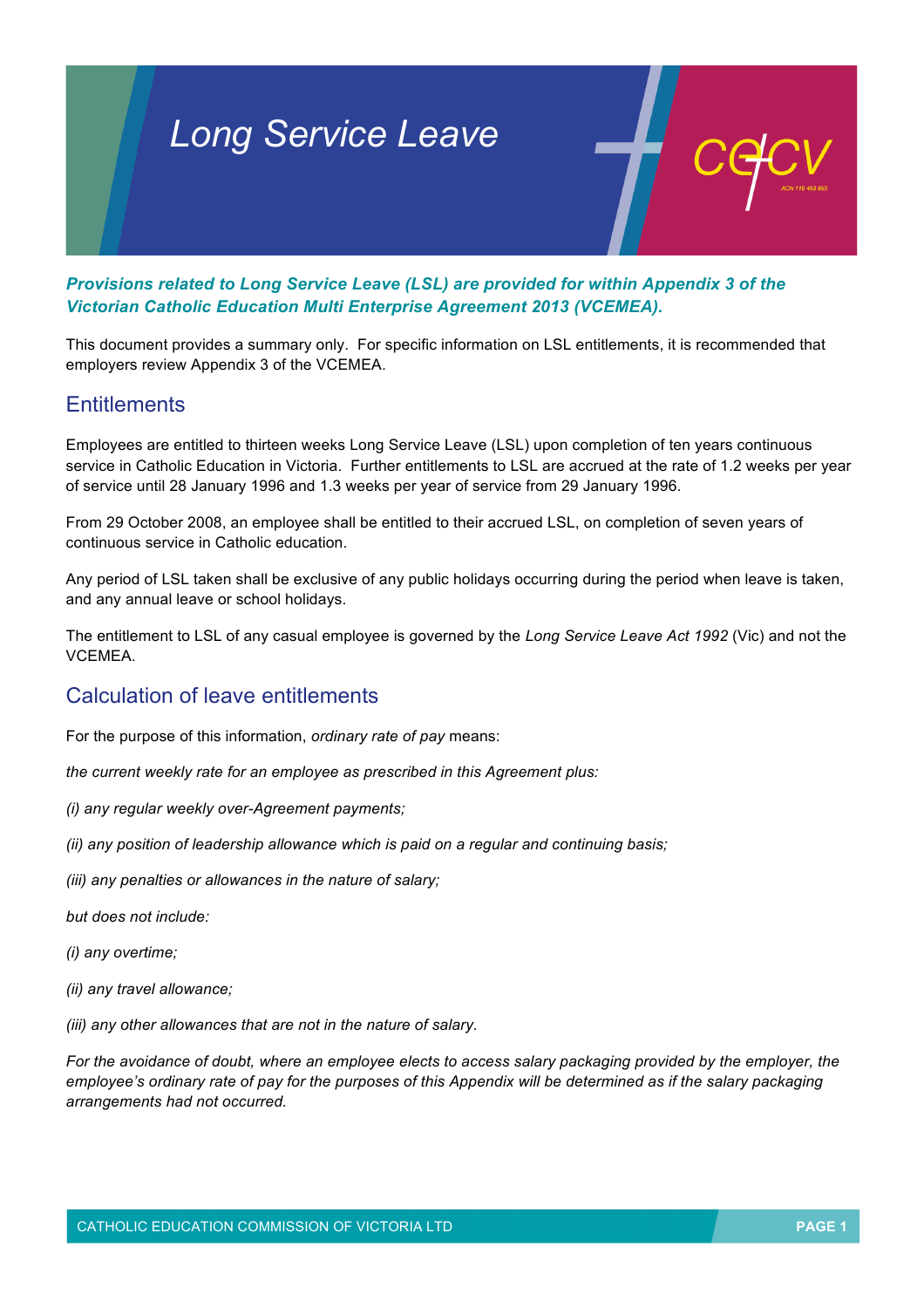

Long Service Leave is paid at the ordinary rate of pay at the time of taking the leave or on termination.

Where an employee has had both full-time and part-time service, the employee may elect, to the extent of their entitlement, the proportion of the leave entitlement to be taken as full-time or part-time LSL.

The calculation and payment in respect to an employee's LSL shall be as follows:

Full-time LSL: the full-time ordinary rate of pay at the time of taking the leave by the number of weeks taken as fulltime LSL.

Part-time LSL: the ordinary rate of pay at the time of taking the leave multiplied by the greater of either:

- the average Full-Time Equivalent over the period of part-time service; or
- the average Full-Time Equivalent over the most recent aggregate period of twelve months of part-time service.

## Entitlement on termination of employment

Effective from 1 January 2006, an employee who has completed at least seven years continuous service in Catholic education is entitled to a LSL termination payment in lieu of their LSL. The payment must be made unless the employee elects to forgo the payment as outlined below. This payment must be the equivalent in remuneration that the employee would have received had the full amount been taken as leave at the date of termination.

## Portability and process on termination

An Employee may, at the time of termination, make a request to their Employer to forgo the payment in recognition of the LSL entitlement, provided that;

- the Employee declares, at the time of termination, the details of the new Employer or that the Employee is seeking employment within Catholic education, and
- the period between the date of termination and the commencement of employment with a new Employer is not more than four full school terms.

Where the Employee makes a request to forgo the payment of a LSL payment under these provisions, and commences within the required four full school terms from the date of termination, the LSL entitlement will be recognised and the service that it relates to will be treated as continuous service with the new Employer.

Where the Employee makes a request to forgo the payment of a LSL payment under these provisions, and does not commence within the required four full school terms from the date of termination, the Employee will be paid their accrued LSL entitlement with effect from the date of termination.

# Entitlements when an employee leaves and resumes employment in Catholic **Education**

Where, after termination of employment, an Employee resumes employment in Catholic education after October 2008, then:

- If the Employee resumes employment within two full school years from the date of termination, the service shall be continuous but not accruable for LSL purposes.
- If the employee resumes employment within a period exceeding two full school years after the date of termination, the service shall not be deemed as continuous or accruable for LSL purposes. Any further entitlement to LSL shall be determined from the date of resumption of service in Catholic education.